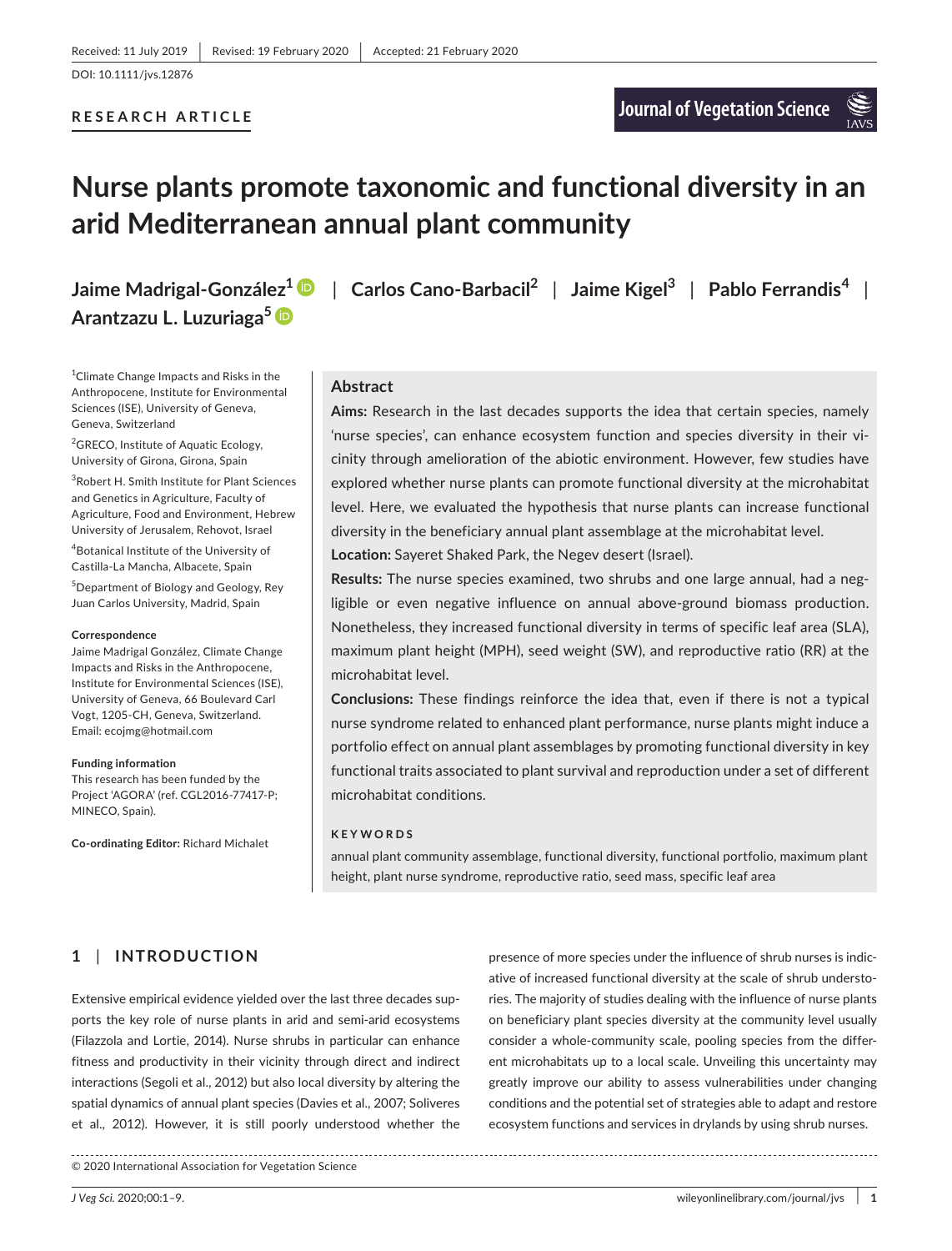The nurse plant syndrome, in which adult plants of one species facilitate the establishment of seedlings of another species, has largely been explored at the individual plant level, where performance and fitness of a focal plant species is monitored outside of and under the influence of the nurse plant (Franco and Nobel, 1988). Evaluation of the nurse syndrome at the community level, including direct and indirect interactions among beneficiary species, is much more complex, often leading to contradictory results (Schöb et al., 2013). For instance, while some shrub species ameliorate the physical environment beneath their canopies, others do not, or their effect depends upon the spatial/temporal distribution of resources and conditions (O'Brien et al., 2017). In some cases, the nurse syndrome of a species can be hindered by the resource availability or the environment constraints. Weedon and Facelli (2008) showed how desert shrubs in Australia excluded most annual plants beneath their canopies due to exacerbated water potentials associated with the accumulation of salt on the ground surface. Deep shading also reduces diversity and productivity beneath mature desert shrubs (Forseth et al., 2001), and this effect is contingent on the ontogenetic development of the potential nurse plant (Miriti, 2006). Accordingly, some studies suggest that productivity and diversity under the shrub canopy can be species-specific (Callaway, 1998; Blank and Carmel, 2012) and context-dependent (but see Butterfield and Callaway, 2013). Identification and characterization of potential nurse species able to increase plant performance and functional diversity in beneficiary plant assemblages is therefore critical to evaluate their role as community stabilizers under changing climatic conditions.

The nurse plant syndrome has seldom been explored among functionally similar taxa such as annual–annual plants interactions. This is in part justified by the fact that a positive balance of interaction between two given organisms is commonly assumed to be linked to high functional dissimilarity and thus low niche overlap. Interestingly, previous research in grasslands revealed a particular way by which dead grasses can facilitate seedling survival and recruitment of shrub species (Resco de Dios et al., 2014). This unexplored modality of facilitation might also lead standing dead individuals of an annual species to facilitate others and thus an annual plant could act as a nurse species for other annuals. Although this hypothesis has not been tested before in annual plant assemblages, this could represent an important advance in the knowledge of how positive interactions control diversity maintenance in water-limited environments.

Here, we evaluated the potential role of two shrubs and a large annual plant as nurse species in the annual plant community of a semi-arid Mediterranean region. More specifically, we measured diversity (taxonomic and functional diversity) and productivity (total above-ground biomass) in annual plant assemblages within and outside the influence of the shrubs *Noaea mucronata* (Chenopodiaceae) and *Thymelaea hirsuta* (Thymelaeacea) and the large annual plant *Carthamus tenuis* (Asteracaeae). We hypothesized that these species might affect positively both productivity and diversity of the annual plant community, but through likely

different nurse syndromes. We argue that the nurse syndrome at the community level should be species-specific according to the key role of niche differentiation as a critical process underlying plant–plant interactions (Tilman et al., 2001). Following this idea, we tested the hypothesis that, even though perennial species should be more effective nurses for the annual plant community (in terms of taxonomic and functional diversity) due to a smaller niche overlap among the perennial benefactor and the beneficiary annual species, dead individuals of the large annual *Carthamus tenuis* could also facilitate annual plants diversity, as observed previously in grasslands (Resco de Dios et al., 2014). To this end, we evaluated if the intensity of facilitation is related to the life-form of the nurse plants (annual *vs*. perennial), and to what extent potential nurse species increase taxonomic and functional diversity in their vicinity. We also analysed the influence of the three above-mentioned nurse species on mean and variability of key functional traits in herb species in dry areas. Specifically, we tested how these nurse species affect the specific leaf area (SLA), maximum plant height (MPH), seed weight (SW) and reproductive ratio (RR) of the associated annual plant assemblies.

# **2** | **MATERIALS AND METHODS**

# **2.1** | **Study area**

The fieldwork was carried out in Sayeret Shaked Park (Israel; Appendix S1a), in the northern region of the Negev desert (31°17′N, 34′37′E) between the months of March and May 2017. Specifically, the study was conducted in a fenced area of 60 ha, with altitude ranging 75–150 m above sea level (Offer et al., 1998), where grazing has been prevented since 1987 (Boeken and Shachak, 1994). The climate is Mediterranean arid, with an average annual precipitation of 200 mm mostly distributed between November and March. The average minimum temperature in winter is around 6–8°C, while the average maximum temperature in summer is between 32 and 34°C (Stern et al., 1986). The soil consists of loess, composed of 14% clay, 27% silt and 59% sand (Teomin, 1990). Soil surface is covered by a hard biological crust formed by cyanobacteria, bacteria, algae, mosses and lichens (Zaady and Shachak, 1994). The vegetation is a spring flowering annual plant community emerging after the first rains in late autumn (Appendix S1b), where the most abundant species in terms of biomass are *Stipa capensis* (Poaceae) and *Carthamus tenuis* (Asteraceae; Appendix S1c), and sparse shrubs with high dominance of *Thymelaea hirsuta* (Thymelaeaceae; Appendix S1d) and *Noaea mucronata* (Chenopodiaceae; Appendix S1e).

# **2.2** | **Sampling of the annual plant community**

We sampled abundance (number of individuals) and biomass production (total above-ground biomass) of each annual plant species in 40 quadrats of 20 cm  $\times$  20 cm beneath the canopy of each potential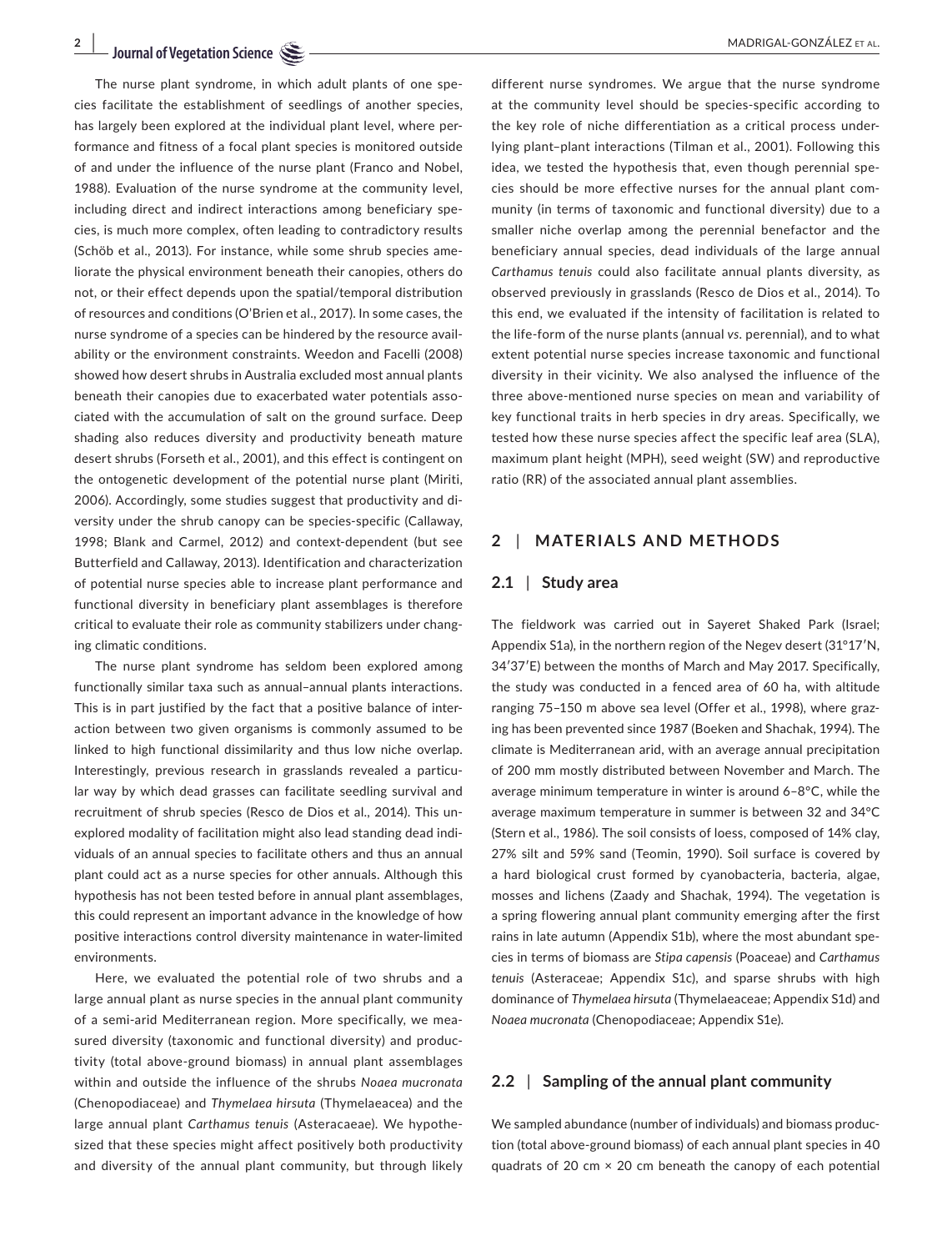nurse *Noaea*, *Thymelaea* and *Carthamus*, and in open areas (i.e. 4 microhabitats × 40 plots = 160 quadrats in total). Species accumulation curves showed that we captured above 90% of species present beneath each nurse species with a confidence interval of 95%, except for bare zones where we captured 80% of species. We measured height and diameter of each nurse plant and solar radiation at soil level with a radiometer (LI-189, LI-COR Inc. Lincoln, NE, USA) in each quadrat (Figure 1).

# **2.3** | **Functional trait measures**

Species functional traits were measured for the ten most abundant annual species, i.e. *Stipa capensis*, *Avena barbata*, *Onobrychis crista-galli*, *Anthemis pseudocotula*, *Leontodon laciniatus*, *Crepis aspera*, *Reboudia pinnata*, *Aegilops kotschyi*, *Urospermum picroides* and *Sonchus oleraceus*. These species represent 93% of the total abundance and 96% of the total biomass of the annual plant community. Measures of functional traits were based on at least 10 individuals per species, randomly collected from the study area, near the sampled quadrats. We measured four functional traits per species, i.e. MPH, SLA, SW and RR, following the protocols in Cornelissen et al. (2003). Maximum plant height is a good indicator of competitiveness for light and fecundity (Cornelissen et al., 2003). Specific leaf area represents the leaf spectrum economy, namely, low values reveal species with slow resource processing, and tend to occur when environmental conditions are more stressful (Díaz et al., 2004; Wright et al., 2004). The seed weight is related to the probability of a species to successfully disperse and the ability of a seedling to survive under adverse situations (Mark, 1998; Cornelissen et al., 2003). The reproductive ratio (dry biomass of reproductive structures/dry biomass of vegetative aerial structures) informs us about the resource allocation in species. We measured the reproductive ratio after the formation of the first seeds.



**FIGURE 1** Solar radiation at the soil surface level for each of the four microenvironments studied (*Carthamus tenuis*, *Thymelaea hirsuta*, *Noaea mucronata* and open areas). Boxes correspond to the 25th and 75th percentiles; lines inside the boxes show the median; error bars show the minima and maxima

# **2.4** | **Taxonomic and functional diversity of annual plant assemblies**

The taxonomic diversity in quadrats was assessed by Simpson's inverse index from plants-per-species counts. We calculated the Community Weighted Mean (CWM) and Rao indices for each functional trait in each quadrat. The CWM shows the weighted average value of a trait in a community. Different studies assume that the CWM reflects the locally "optimal" strategy, that is, species with trait values closer to the CWM will have greater fitness (Muscarella and Uriarte, 2016). The Rao index is an index of functional diversity based on the quadratic entropy of Rao (1982) that takes into account both the relative abundance of species and a measure of the functional differences between species (Botta-Dukát, 2005). High values of Rao's quadratic entropy mean that the species in the assembly have more different values for that specific trait, while low values mean greater similarity of the trait among the species that conform the assembly. We used the "dbFD" function of the "FD" package (Laliberté and Legendre, 2010; Laliberté et al., 2014) in R (R Core Team, 2017).

# **2.5** | **Statistical analyses**

We tested for correlations among the explaining variables measured. Since diameter of nurse plants was negatively correlated with solar irradiation reaching the soil beneath each nurse plant (*r* = −0.50; *p* < 0.001), we only considered radiation and microenvironment (three nurse species and open areas) as the explanatory variables in all statistical analyses. We performed Generalized Linear Models (GLM) to evaluate differences in species richness, diversity (inverse of Simpson) and total biomass, and in the CWM and Rao values for each trait per quadrat. Pairwise *t* tests with Holm's corrections were performed in order to assess differences between microenvironments in pairs.

We constructed PERMANOVA models (Permutational Multivariate Analysis of Variance) to evaluate changes in species composition both in terms of species abundances and biomass in the four microenvironments (three nurse species and open areas), with solar radiation as a covariate (Anderson, 2014). Following McCune and Grace (2002) we removed the species that appeared in less than 5% of the quadrats in order to avoid the disproportionally large influence of rare species on ordination analyses and then the composition matrix was square root-transformed to reduce the weighting of dominant species. We used dissimilarity matrices based on the Bray–Curtis distance (Legendre and Legendre, 1998) and type III sums of squares. The significance of each model was tested using a Monte-Carlo test with 9,999 permutations. We used the "adonis" function (Anderson, 2001) of the "vegan" package (Oksanen et al., 2017). Ordination biplots for the abundance and biomass matrices were represented by means of NMDS (non-metric multidimensional scaling) using the "metaMDS" function of "vegan" (Oksanen et al., 2017) in R version 3.2.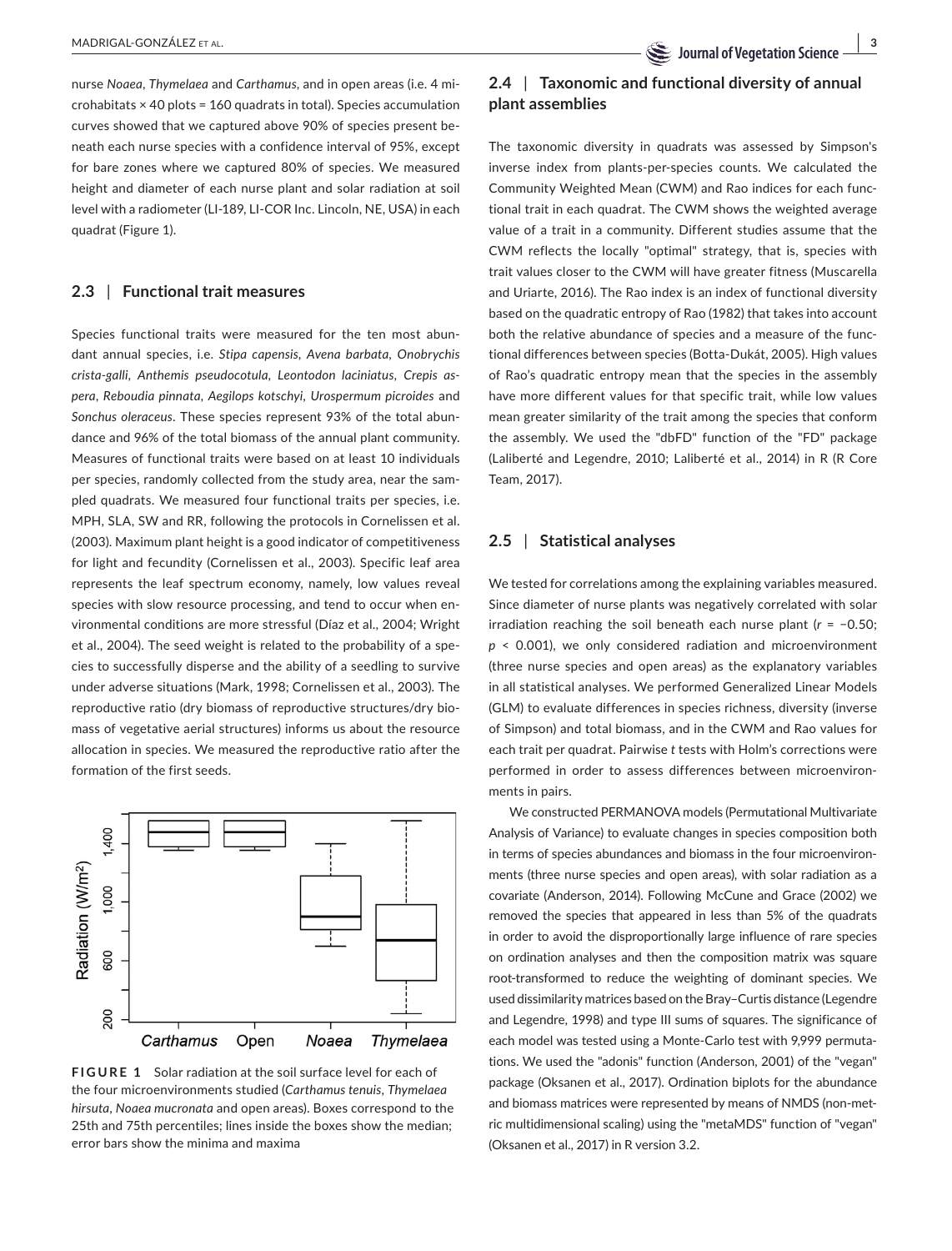|                 |                     |      | Microenvironment |    |       | <b>Radiation</b> |              |       |
|-----------------|---------------------|------|------------------|----|-------|------------------|--------------|-------|
|                 | <b>Distribution</b> | Link | ChiSq            | df | P     | ChiSq            | df           | P     |
| <b>Richness</b> | Poisson             | Log  | 79.91            | 3  | 0.001 | 0.13             | $\mathbf{1}$ | 0.714 |
| Diversity       | Gamma               | Inv. | 115.04           | 3  | 0.001 | 1.32             | 1            | 0.251 |
| Total biomass   | Gaussian            | Id.  | 49.13            | 3  | 0.001 | 1.08             | 1            | 0.300 |
| CWM SLA         | Gaussian            | Id.  | 131.57           | 3  | 0.001 | 7.74             | 1            | 0.005 |
| Rao SLA         | Gaussian            | Id.  | 30.05            | 3  | 0.001 | 0.10             | 1            | 0.758 |
| <b>CWM MPH</b>  | Gaussian            | Id.  | 31.12            | 3  | 0.001 | 1.42             | $\mathbf{1}$ | 0.234 |
| Rao MPH         | Gaussian            | Id.  | 29.21            | 3  | 0.001 | 0.45             | $\mathbf{1}$ | 0.500 |
| <b>CWM SW</b>   | Gaussian            | Id.  | 5.06             | 3  | 0.167 | 0.36             | $\mathbf{1}$ | 0.549 |
| Rao SW          | Gaussian            | Id.  | 12.46            | 3  | 0.006 | 0.07             | 1            | 0.785 |
| <b>CWM RR</b>   | Gaussian            | Id.  | 138.66           | 3  | 0.001 | 4.72             | $\mathbf{1}$ | 0.030 |
| Rao RR          | Gaussian            | Id.  | 25.62            | 3  | 0.001 | 1.00             | 1            | 0.318 |

*Note:* Link functions: Log: logarithmic, inv.: inverse Gaussian, Id.: identity.

Abbreviations: MPH, Maximum plant height; RR, reproductive ratio; SLA, specific leaf area; SW, seed weight.



**TABLE 1** Results of the Generalized Linear Models (GLM) used to evaluate the effect of the four microenvironments (i.e. open area and the three nurse species *Noaea*, *Thymelaea*, *Carthamus*) and the effect of the incidence of solar radiation at the soil surface on eleven dependent variables of the annual plant communities

**FIGURE 2** Mean values (±*SD*) for species richness, inverse Simpson, total biomass and abundance in each microenvironment (*Carthamus tenuis, Thymelaea hirsuta, Noaea mucronata* and open areas). Different lowercase letter indicate significant differences between microenvironments (post-hoc). Dots represent the observed values and vertical bars standard errors

# **3** | **RESULTS**

We identified 30 annual plant species (including *Carthamus tenuis*) distributed through the four microenvironments: 11 species in open areas, 19 beneath *Noaea*, 24 beneath *Thymelaea*, and 28 in *Carthamus* patches (2.0 ± 1.0 species/quadrat, 3.4 ± 2.1 species/quadrat, 5.6 ± 2.9 species/quadrat, and  $5.9 \pm 2.7$  species/quadrat, respectively). Some species like *Aegilops kotschyi*, *Brachypodium distachyon, Crucianella herbacea* and *Senecio glaucus* appeared associated to either of the three focal species (*Noaea*, *Thymelaea* and *Carthamus*) but never in open areas. Importantly, annual plant assemblies under the three focal species had greater richness and taxonomic diversity than in open areas (Table 1; Figure 2a, b). Therefore, the three focal species can be considered as nurse plants. However, in terms of above-ground biomass, the highest biomass yields occurred in the open space, outside

the nurse canopies (Table 1; Figure 2c). Species composition, both in terms of species biomass and abundances, significantly varied across the microenvironments (Table 2 and Figure 3). Our data showed that *Stipa capensis* was the dominant species in open areas, while under the nurse species, *Crepis aspera*, *Leontodon laciniatus*, *Avena barbata*, *Onobrychis crista-galli* or *Anthemis pseudocotula* occurred more frequently. Interestingly, some plant species such as *Aegilops kotschyi* were characteristic of the *Carthamus* patches (Figure 3).

# **3.1** | **Traits at the community level**

The species that assembled under the canopy of *Thymelaea* and *Carthamus* had greater SLA values than species under *Noaea*, particularly when compared to those in open areas (Table 1; Figure 4a).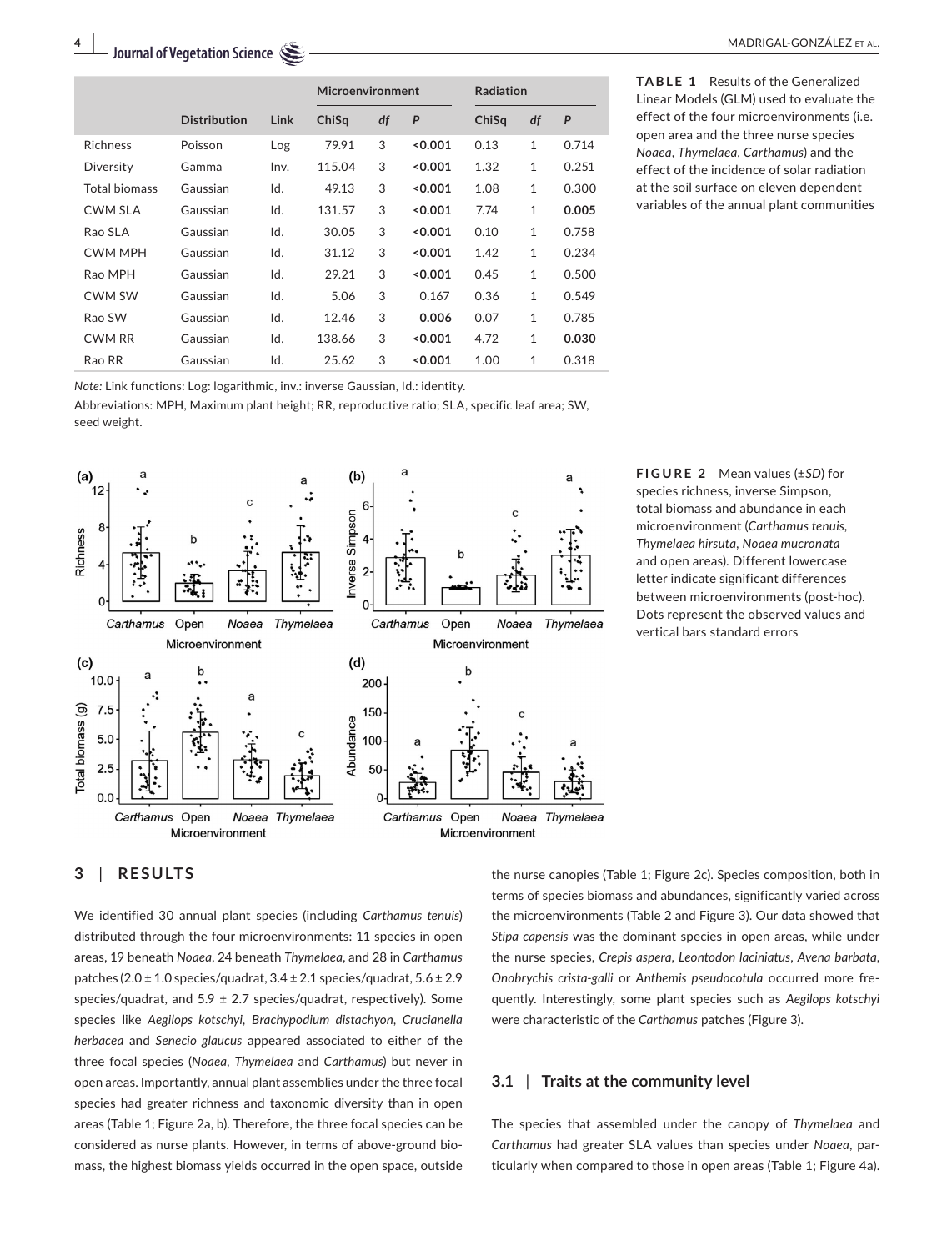**TABLE 2** PERMANOVA analyses to test the species composition of annual plant assemblies in terms of microenvironment (i.e. *Noaea*, *Thymelaea*, *Carthamus* and open areas) and solar radiation

|                  |              |       | $\tilde{}$<br>-------<br>--- |       |       |        |  |
|------------------|--------------|-------|------------------------------|-------|-------|--------|--|
|                  | df           | SS    | <b>MS</b>                    | F     | $R^2$ | p      |  |
| Abundance        |              |       |                              |       |       |        |  |
| Microenvironment | 3            | 8.48  | 2.83                         | 18.03 | 0.26  | 0.0001 |  |
| Radiation        | 1            | 0.19  | 0.19                         | 1.21  | 0.01  | 0.2763 |  |
| <b>Residuals</b> | 155          | 24.31 | 0.16                         |       | 0.73  |        |  |
| Total            | 159          | 33.53 |                              |       | 1.00  |        |  |
| <b>Biomass</b>   |              |       |                              |       |       |        |  |
| Microenvironment | 3            | 9.03  | 3.01                         | 18.24 | 0.26  | 0.0001 |  |
| Radiation        | $\mathbf{1}$ | 0.26  | 0.26                         | 1.55  | 0.01  | 0.1538 |  |
| <b>Residuals</b> | 155          | 25.57 | 0.16                         |       | 0.72  |        |  |
| Total            | 159          | 36.27 |                              |       | 1.00  |        |  |

Abbreviations: *df*, degrees of freedom; SS, sum of squares; *F*, *F*-ratio; MS, mean sums; *p*, *p*-value; *R*<sup>2</sup> , proportion of variation explained.



**FIGURE 3** Non-metric multidimensional scaling (NMDS) ordination based on the species compositions in quadrats. Stress value for the ordination was 0.221. Species abbreviations: *Aeko: Aegilops kotschyi; Anar: Anagallis arvensis; Anps: Anthemis pseudocotula; Avba: Avena barbata; Brdi: Brachypodium distachyon; Cras: Crepis aspera; Crhe: Crucianella herbacea; Hecr: Hedypnois cretica; Lela: Leontodon laciniatus; Oncr: Onobrychis crista-galli; Onsp: Ononis* sp*.; Repi: Reboudia pinnata; Reti: Reichardia tingitana; Sico: Silene colorata; Sool. Sonchus oleraceus; Stca: Stipa capensis; Urpi: Urospermum picroides*

Furthermore, functional diversity in terms of SLA was also greater beneath nurses than in open areas (Figure 4b), denoting a beneficiary effect of the shrubs favouring coexistence of species with a wider range of SLA values. The species growing in open areas and beneath *Noaea* had smaller and more similar MPH than the species growing beneath *Carthamus* and *Thymelaea* (Figure 4c, d). Mean SW of the species assemblies were not significantly different among the four microenvironments (Table 1; Figure 4e). Species established in open areas and beneath *Noaea* invested more in reproduction,

as denoted by higher RR values, while beneath *Carthamus* and *Thymelaea* species tended to allocate more resources to vegetative parts (Figure 4g). Indeed, species forming the annual plant community beneath the three nurses, showed higher variability of RR than those in open areas (Figure 4h).

# **4** | **DISCUSSION**

Our results partially support a nurse syndrome for the shrubs *Noaea* and *Thymelea* and the large annual *Carthamus*. Even though taxonomic and functional diversity of the annual communities assembled beneath nurses was higher compared to that in open areas, total biomass was drastically reduced. Similar results have been reported in other semi-arid ecosystems for the effect of perennial–herb interaction on biomass production (Forseth et al., 2001; Weedon and Facelli, 2008; Madrigal-González et al., 2016). However, other studies supported a typical nurse syndrome following a classical fertility island model (Flores and Jurado, 2003). These studies observed that shrubs ameliorated the physical environment beneath them (Moro et al., 1997), and thus, increased biomass production and species diversity (Holzapfel and Mahall, 1999; Holzapfel et al., 2006; Luzuriaga et al., 2012, 2015; Espinosa et al., 2014; Lortie et al., 2018).

In our study system, open areas usually have a hard and continuous cyanobacterial crust on the soil surface (Zaady and Shachak, 1994), while beneath shrubs and *Carthamus* soil surface is covered with a mound of loose litter (Boeken and Shachak, 1994). These microenvironmental characteristics usually affect water distribution on the soil surface, water infiltration, and secondary dispersion of seeds (Boeken and Orenstein, 2001). Thus, the hard soil crust may avoid most seeds entering into the soil seed bank (Peralta et al., 2016), being swept along from open areas to vegetation patches, which act as seed traps. Distribution of seeds in the soil may favour the presence of higher species richness beneath *Carthamus* and the shrubs *Noaea* and *Thymelaea*, but only in case environmental conditions are beneficial for seed germination (Sánchez et al., 2014) and seedling establishment (Luzuriaga and Escudero, 2008), will they add to the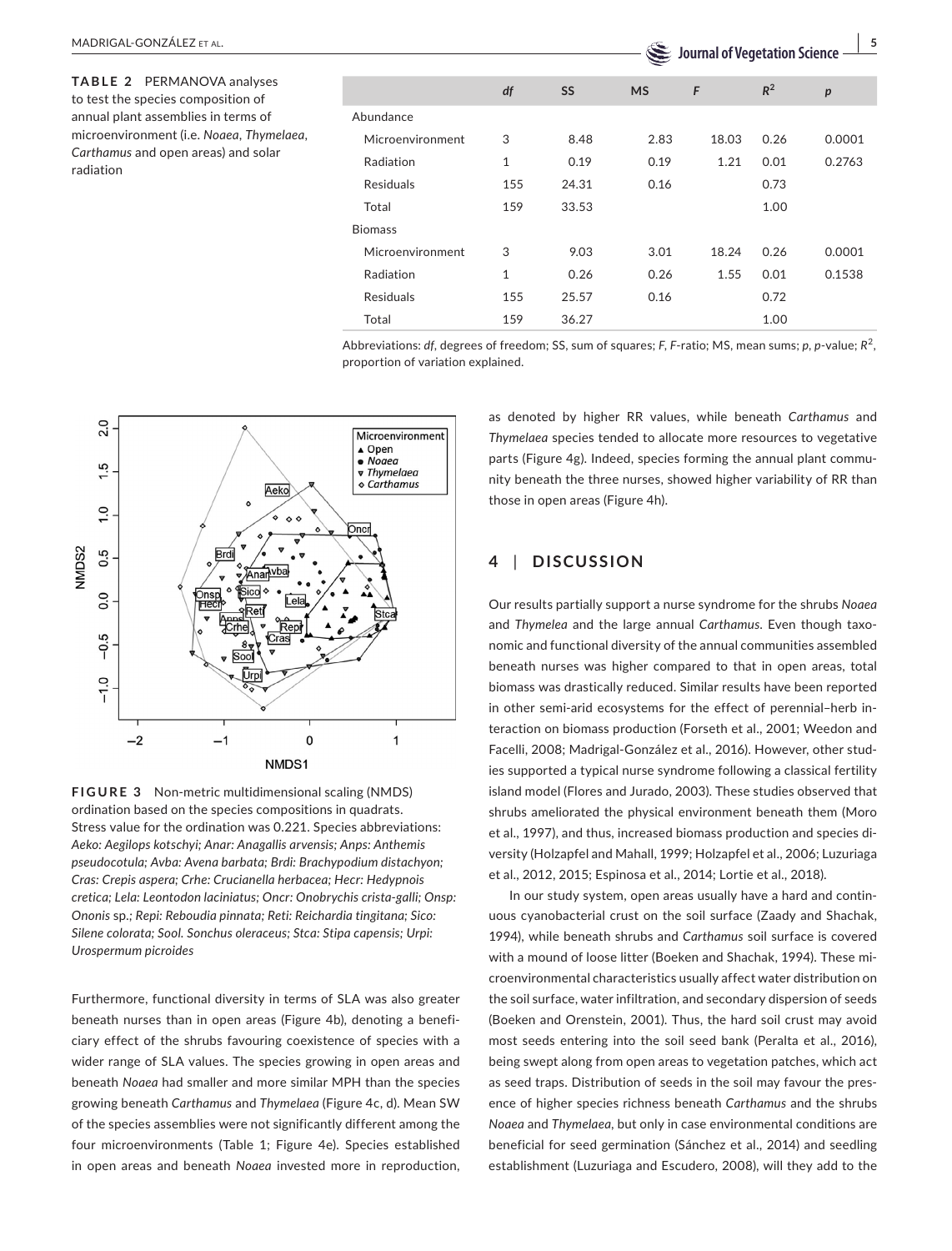

**FIGURE 4** Mean values (±*SD*) for Community Weighted Means (CWMs) in the left panels and functional diversity indices (Rao) in the right panels for the significant terms shown in Table 1. SLA: specific leaf area, MPH: maximum plant height, SW: seed weight, RR: reproductive ratio. Different lowercase letters indicate significant differences between microenvironments (post-hoc). Dots represent the observed values and vertical bars standard errors.

realized annual plant assembly. The high production of litter beneath *Carthamus* and both shrubs may improve the water and soil nutrient balance during early seedling stages, thus promoting the higher taxonomic and functional diversity beneath the three nurses.

Shade plays a key role in driving shrub–herb interactions in semiarid and arid environments (Seifan et al., 2010; García-Camacho et al., 2017). In our study, clear differences in solar radiation beneath and outside *Noaea* and *Thymelaea* canopies indicate that shade is a plausible limiting factor for biomass production in this semi-arid annual plant assembly (see Figure 1). Deep shade is one of the most important limiting factors of plant establishment and growth in dry environments (Forseth et al., 2001). However, studies conducted in arid environments have unveiled a trade-off between water availability and shade beneath nurse plants which determines the intensity of nurse facilitation (Huston and Smith, 1987; Holmgren, 2000). Furthermore, facilitation is common when nurse shrubs can actively take up water from deep soil layers and passively transport and release it into shallow layers (hydraulic lift, Richards and Caldwell, 1987; Prieto et al., 2011), thus making it available for plants under their canopy. In the absence of hydraulic lift, shade beneath nurse

plants can modify the carbon/water balance, reducing the risk of dehydration at the cost of affecting biomass production of understorey plants, compared to open areas. Interestingly, although solar radiation beneath *Carthamus* was similar to that in open areas, we found that plant biomass of the annual assembly growing beneath it was lower than the biomass in open habitats. This implies that not only shading but also strong below-ground competition for water and nutrients between *Carthamus* and the other annual plants may lead to a similar outcome regarding biomass production.

We may attribute the high number of species and functional diversity under the influence of nurse species to the suitable microhabitats created beneath them that facilitate the establishment of annual species, or even because nurse species can exert diffuse influences on the annual plant–plant interactions (Callaway and Pennings, 2000). For instance, nurse plants may protect annuals from the effects of the highly competitive grass *Stipa capensis* (Kadmon and Shmida, 1990; Boeken, 2018), which largely dominates open areas. In addition, biological crusts are known to exert species-specific effects on seed germination (Escudero et al., 2007; Hernandez and Sandquist, 2011) and seedling survival (Serpe et al.,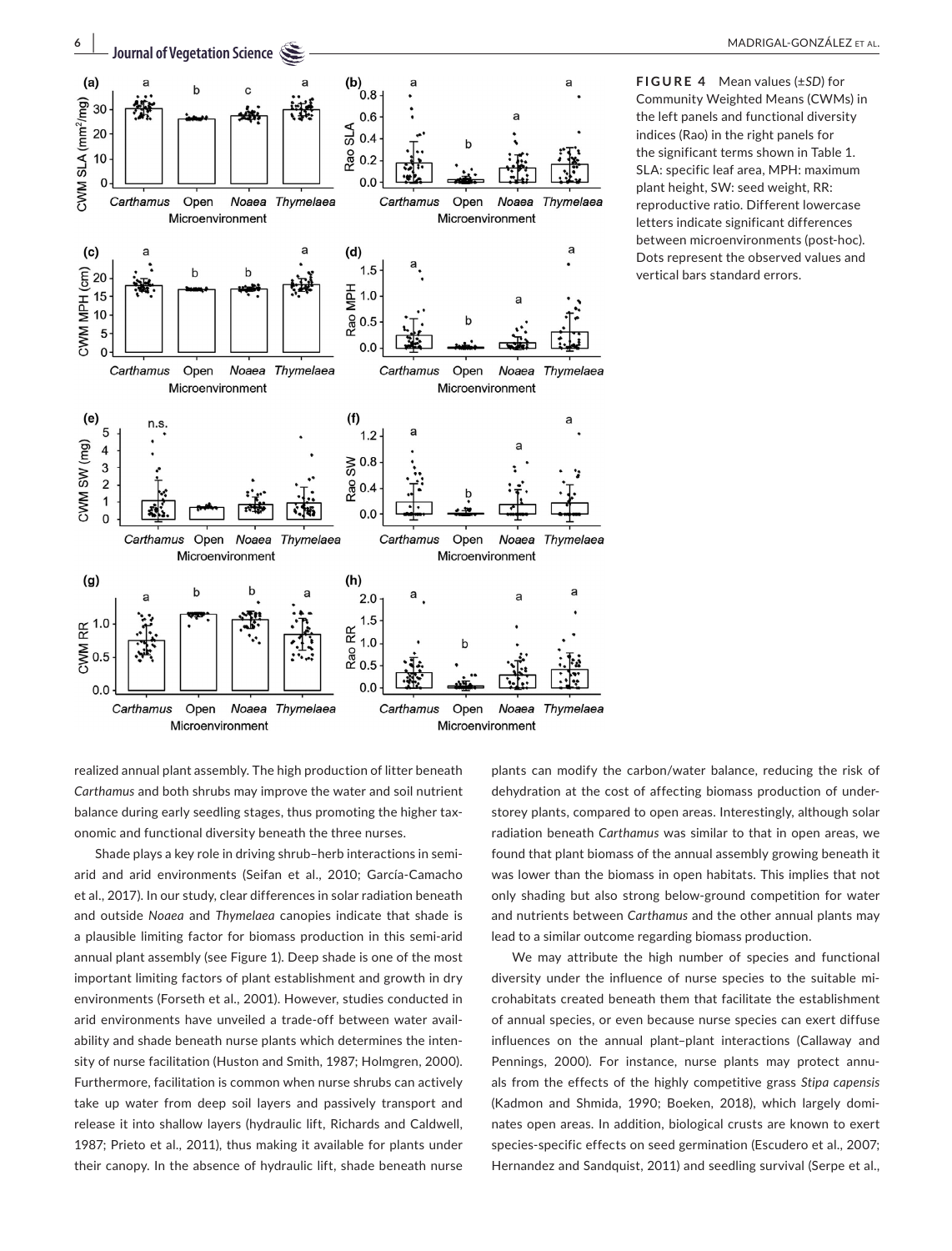**MADRIGAL-GONZÁLEZ ET AL.** 

2008; Langhans et al., 2009; Mendoza-Aguilar et al., 2014). It is also important to note that our results are indicative of conditions during a period of one year only and so potential shifts might occur depending on temporal climatic variability (Tielborger and Kadmon, 2000; O'Brien et al., 2017).

In open areas, the dominant annual species were short species with low SLA values and high reproductive ratios, which indicate more efficient water use (Karlsson and Méndez, 2005; Huxman et al., 2013; Eskelinen and Harrison, 2015). Similar results were found also for the shrub *Noaea*. On the contrary, taller species with high values of SLA, that indicate high growth rates (Reich et al., 1997; Wright et al., 2004; Freschet et al., 2010; Gibert et al., 2016), were more common beneath two of the nurses, namely *Carthamus* and *Thymelaea*. These results agree with those of Peralta et al. (2019) that found that in extremely dry conditions short species with low SLA values are assembled. Therefore, our results provide sound evidence that nurse species relax the environmental filter that selects for the annual plant species constituting the final assemblies. We demonstrated that in open areas environmental filters operate via functionally driven mechanisms (assembly rules sensu Götzenberger et al., 2012), thus inducing shifts in the CWMs of certain functional traits and reducing the functional diversity associated with these traits (Bernard-Verdier et al., 2012). Both shrub species and *Carthamus* favoured the establishment of species with different values of SLA and RR (i.e. high Rao values). This denotes that the milder microenvironmental conditions beneath nurse plants allow for the establishment of a broader range of strategies dealing with the leaf economics spectrum (SLA) and with the investment in reproductive structures (RR). Therefore, we provide evidence that the nurse effect may result in the expansion of species' spatial niches (Espinosa et al., 2014; Luzuriaga et al., 2015). Furthermore, the functional perspective also supports the role of *Carthamus* as a nurse plant for other annual species. *Carthamus* favoured the establishment of species with broader ranges of functional trait values in a similar way as *Thymelaea* and with higher intensity than *Noaea* in some cases. Our results suggest that dead individuals of *Carthamus* and accumulated litter from previous years might improve microenvironmental conditions inside the patch, and thus favour germination and establishment of annual species. Previous findings in this line support the idea that dead neighbours can facilitate passively other late- successional species in a savanna-like ecosystem of North America (Resco de Dios et al., 2014).

The increased nurse-induced functional diversity on beneficiary annual plant assemblages can have implications in terms of a portfolio effect. Experimental evidence in grasslands supports this idea, posing that diverse assemblages maintain productivity within more stable margins than monocultures (Tilman et al., 2006). The scope of our study, nonetheless, is far from providing evidence of annual plant community stability in this arid environment. Rather, the fact that nurse plants increase taxonomic and functional diversity suggests a potential portfolio effect in the long run. In particular, increased aridity due to the ongoing warming conditions might push many species to local extinction or severe constraints, which might

determine the impoverishment in terms of community productivity but also in the set of functional strategies able to cope with the new conditions. If this occurs in the future, we expect that the impact on community functioning beneath the nurse plants could be less drastic than in open areas. For this reason, even if the nurse plants studied do not portray a typical nurse syndrome based on aboveground biomass production, they play a decisive role in preserving diversity and probably ecosystem functioning through facilitation of taxonomic and functional diversity.

## **AUTHOR CONTRIBUTIONS**

JMG, AL and PF conceived the main ideas. CCB and JK designed and conducted field sampling. JMG led the writing of the manuscript. All co-authors contributed to the main text and the statistical analyses.

# **DATA AVAILABILITY STATEMENT**

Data used in this article are available at the URJC public repository under the following link: [http://repositories.biodiversos.org/Luzur](http://repositories.biodiversos.org/Luzuriaga_A.L/) [iaga\\_A.L/.](http://repositories.biodiversos.org/Luzuriaga_A.L/)

### **ORCID**

*Jaime Madrigal-González* [https://orcid.](https://orcid.org/0000-0002-9522-5493) [org/0000-0002-9522-5493](https://orcid.org/0000-0002-9522-5493) *Arantzazu L. Luzuriaga* <https://orcid.org/0000-0001-5023-7813>

# **REFERENCES**

- Anderson, M. J. (2001) A new method for non-parametric multivariate analysis of variance. *Austral Ecology*, *26*, 32–46.
- Anderson, M. J. (2014) *Permutational Multivariate Analysis of Variance (PERMANOVA)*. Wiley StatsRef: Statistics Reference Online, 1–15. [https://doi.org/10.1002/9781118445112.stat07841.](https://doi.org/10.1002/9781118445112.stat07841)
- Bernard-Verdier, M., Navas, M. L., Vellend, M., Violle, C., Fayolle, A. and Garnier, E. (2012) Community assembly along a soil depth gradient: contrasting patterns of plant trait convergence and divergence in a Mediterranean rangeland. *Journal of Ecology*, *100*, 1422–1433.
- Blank, L. and Carmel, Y. (2012) Woody vegetation patch types affect herbaceous species richness and composition in a Mediterranean ecosystem. *Community Ecology*, *13*, 72–81.
- Boeken, B. R. (2018) Competition for microsites during recruitment in semiarid annual plant communities. *Ecology*, *99*, 2801–2814.
- Boeken, B. and Orenstein, D. (2001) The effect of plant litter on ecosystem properties in a Mediterranean semi-arid shrubland. *Journal of Vegetation Science*, *12*, 825–832.
- Boeken, B. and Shachak, M. (1994) Desert plant communities in human-made patches-implications for management. *Ecological Applications*, *4*, 702–716.
- Botta-Dukát, Z. (2005) Rao's quadratic entropy as a measure of functional diversity based on multiple traits. *Journal of Vegetation Science*, *16*, 533–540.
- Butterfield, B. J. and Callaway, R. M. (2013) A functional comparative approach to facilitation and its context dependence. *Functional Ecology*, *27*, 907–917.
- Callaway, R. M. (1998) Are positive interactions species-specific? *Oikos*, *82*, 202–207.
- Callaway, R. M. and Pennings, S. C. (2000) Facilitation may buffer competitive effects: indirect and diffuse interactions among Salt Marsh plants. *The American Naturalist*, *156*, 416–424.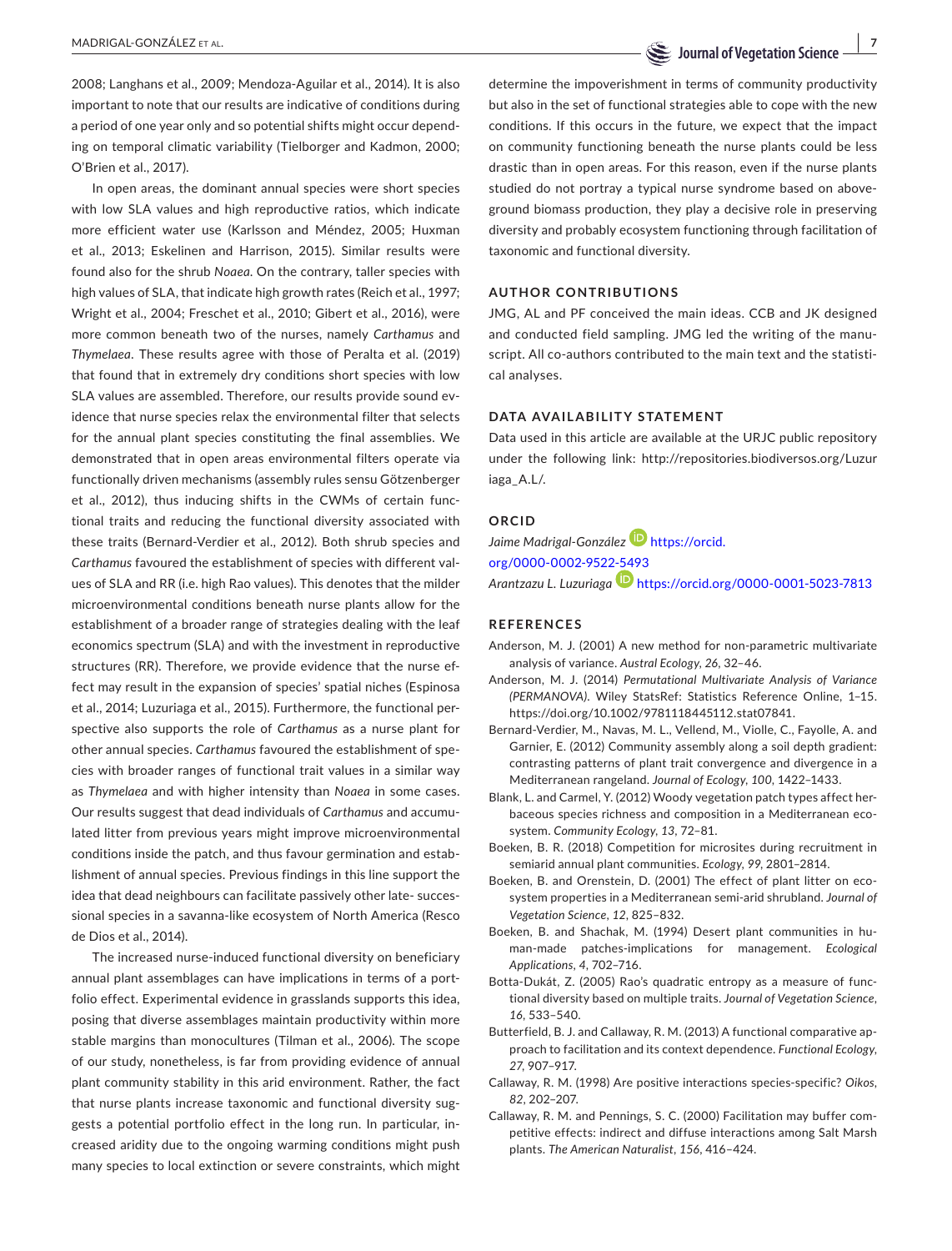**<sup>8</sup><sup>|</sup> Journal of Vegetation Science**

- Cornelissen, J. H. C., Lavorel, S., Garnier, E., Díaz, S., Buchmann, N., Gurvich, D. E. *et al*. (2003) A handbook of protocols for standardised and easy measurement of plant functional traits worldwide. *Australian Journal of Botany*, *51*, 335.
- Davies, K. W., Bates, J. D. and Miller, R. F. (2007) The influence of Artemsia tridentata ssp. wyomingensis on microsite and herbaceous vegetation heterogeneity. *Journal of Arid Environments*, *69*, 441–457.
- Díaz, S., Hodgson, J. G., Thompson, K., Cabido, M., Cornelissen, J. H. C., Jalili, A. *et al*. (2004) The plant traits that drive ecosystems: evidence from three continents. *Journal of Vegetation Science*, *15*, 295–304.
- Escudero, A., Martínez, I., de la Cruz, A., Otálora, M. A. G. and Maestre, F. T. (2007) Soil lichens have species-specific effects on the seedling emergence of three gypsophile plant species. *Journal of Arid Environments*, *70*, 18–28.
- Eskelinen, A. and Harrison, S. P. (2015) Resource colimitation governs plant community responses to altered precipitation. *Proceedings of the National Academy of Sciences*, *112*, 13009–13014.
- Espinosa, C. I., Luzuriaga, A. L., De La Cruz, M. and Escudero, A. (2014) Climate and grazing control nurse effects in an Ecuadorian dry shrubby community. *Journal of Tropical Ecology*, *30*, 23–32.
- Filazzola, A. and Lortie, C. J. (2014) A systematic review and conceptual framework for the mechanistic pathways of nurse plants. *Global Ecology and Biogeography*, *23*, 1335–1345.
- Flores, J. and Jurado, E. (2003) Flores 2003 Are nurse-protégé interactions more common among plantsfrom arid environments. *Journal of Vegetation Science*, *14*, 911–916.
- Forseth, I. N., Wait, D. A. and Casper, B. B. (2001) Shading by shrubs in a desert system reduces the physiological and demographic performance of an associated herbaceous perennial. *Journal of Ecology*, *89*, 670–680.
- Franco, A. C. and Nobel, P. S. (1988) Interactions between seedlings of Agave Deserti and the Nurse Plant Hilaria Rigida. *Ecology*, *69*, 1731–1740.
- Freschet, G. T., Cornelissen, J. H. C., van Logtestijn, R. S. P. and Aerts, R. (2010) Substantial nutrient resorption from leaves, stems and roots in a subarctic flora: what is the link with other resource economics traits? *New Phytologist*, *186*, 879–889.
- García-Camacho, R., Metz, J., Bilton, M. C. and Tielbörger, K. (2017) Phylogenetic structure of annual plant communities along an aridity gradient. Interacting effects of habitat filtering and shifting plant–plant interactions. *Israel Journal of Plant Sciences*, *64*, 122–134. <https://doi.org/10.1080/07929978.2017.1288477>.
- Gibert, A., Gray, E. F., Westoby, M., Wright, I. J. and Falster, D. S. (2016) On the link between functional traits and growth rate: meta-analysis shows effects change with plant size, as predicted. *Journal of Ecology*, *104*, 1488–1503.
- Götzenberger, L., de Bello, F., Bråthen, K. A., Davison, J., Dubuis, A., Guisan, A. *et al*. (2012) Ecological assembly rules in plant communities-approaches, patterns and prospects. *Biological Reviews*, *87*, 111–127.
- Hernandez, R. R. and Sandquist, D. R. (2011) Disturbance of biological soil crust increases emergence of exotic vascular plants in California sage scrub. *Plant Ecology*, *212*, 1709–1721.
- Holmgren, M. (2000) Combined Effects of Shade and Drought on Tulip Poplar Seedlings : trade-Off in Tolerance or Combined effects of shade and drought on tulip poplar seedlings : in tolerance or facilitation? responses of individual plants to different. *Oikos*, *90*, 67–78.
- Holzapfel, C. and Mahall, B. E. (1999) Bidirectional facilitation and interference between shrubs and annuals in the Mojave Desert. *Ecology*, *80*, 1747–1761.
- Holzapfel, C., Tielbörger, K., Parag, H. A., Kigel, J. and Sternberg, M. (2006) Annual plant-shrub interactions along an aridity gradient. *Basic and Applied Ecology*, *7*, 268–279.
- Huston, M. and Smith, T. (1987) Plant succession: life history and competition. *The American Naturalist*, *130*, 168–198.
- Huxman, T. E., Kimball, S., Angert, A. L., Gremer, J. R., Barron-Gafford, G. A. and Lawrence Venable, D. (2013) Understanding past, contemporary, and future dynamics of plants, populations, and communities using Sonoran desert winter annuals. *American Journal of Botany*, *100*, 1369–1380.
- Kadmon, R. and Shmida, A. (1990) Competition in a variable environment: an experimental study in a desert annual plant population. *Israel Journal of Botany*, *39*, 403–412.
- Karlsson, P. S. and Méndez, M. (2005) *The Resource Economy of Plant Reproduction*. Cambridge, MA: Academic Press. [https://doi.](https://doi.org/10.1016/B978-012088386-8/50001-6) [org/10.1016/B978-012088386-8/50001-6](https://doi.org/10.1016/B978-012088386-8/50001-6)
- Laliberté, E. and Legendre, P. (2010) A distance-based framework for measuring functional diversity from multiple traits. *Ecology*, *91*, 299–305.
- Laliberté, E., Legendre, P. and Shipley, B. (2014) *FD: Measuring Functional Diversity from Multiple Traits, and Other Tools for Functional Ecology. R Package Version. 1.0-12*. Available at: [http://cran.rproject.org/web/](http://cran.rproject.org/web/packages/FD) [packages/FD.](http://cran.rproject.org/web/packages/FD) Accessed November, 2017.
- Langhans, T. M., Storm, C. and Schwabe, A. (2009) Biological soil crusts and their microenvironment: impact on emergence, survival and establishment of seedlings. *Flora: Morphology, Distribution, Functional Ecology of Plants*, *204*, 157–168.
- Legendre, P. and Legendre, L. (1998) *Numerical Ecology*. Amsterdam, Netherlands: Elsevier.
- Lortie, C. J., Gruber, E., Filazzola, A., Noble, T. and Westphal, M. (2018) The groot effect: plant facilitation and desert shrub regrowth following extensive damage. *Ecology and Evolution*, *8*, 706–715.
- Luzuriaga, A. L. and Escudero, A. (2008) What determines emergence and net recruitment in an early succession plant community? Disentangling biotic and abiotic effects. *Journal of Vegetation Science*, *19*, 445–456.
- Luzuriaga, A. L., Sánchez, A. M., Maestre, F. T. and Escudero, A. (2012) Assemblage of a semi-arid annual plant community: abiotic and biotic filters act hierarchically. *PLoS ONE*, *7*, 1–9.
- Luzuriaga, A. L., González, J. M. and Escudero, A. (2015) Annual plant community assembly in edaphically heterogeneous environments. *Journal of Vegetation Science*, *26*, 866–875.
- Madrigal-González, J., Kelt, D. A., Meserve, P. L., Squeo, F. A. and Gutiérrez, J. R. (2016) Shrub-ephemeral plants interactions in semiarid north-central Chile: is the nurse plant syndrome manifested at the community level? *Journal of Arid Environments*, *126*, 47–53.
- Mark, W. (1998) A leaf-height-seed (LHS) plant ecology strategy scheme. *Plant and Soil*, *199*, 213–227.
- McCune, B. and Grace, J. B. (2002) *Analysis of Ecological Communities*. Gleneden Beach, OR, USA: MJM Software Design.
- Mendoza-Aguilar, D. O., Cortina, J. and Pando-Moreno, M. (2014) Biological soil crust influence on germination and rooting of two key species in a Stipa tenacissima steppe. *Plant and Soil*, *375*, 267–274.
- Miriti, M. N. (2006) Ontogenetic shift from facilitation to competition in a desert shrub. *Journal of Ecology*, *94*, 973–979.
- Moro, M. J., Pugnaire, F. I., Haase, P. and Puigdefábregas, J. (1997) Effect of the canopy of Retama sphaerocarpa on its understorey in a semiarid environment. *Functional Ecology*, *11*, 425–431.
- Muscarella, R. and Uriarte, M. (2016) Do community-weighted mean functional traits reflect optimal strategies? *Proceedings of the Royal Society B: Biological Sciences*, *283*, 1–9.
- O'Brien, M. J., Pugnaire, F. I., Armas, C., Rodríguez-Echeverría, S. and Schöb, C. (2017) The shift from plant–plant facilitation to competition under severe water deficit is spatially explicit. *Ecology and Evolution*, *7*, 2441–2448.
- Offer, Z. Y., Zaady, E. and Shachak, M. (1998) Aeolian particle input to the soil surface at the Northern limit of the Negev desert. *Arid Land Research and Management*, *12*, 55–62.